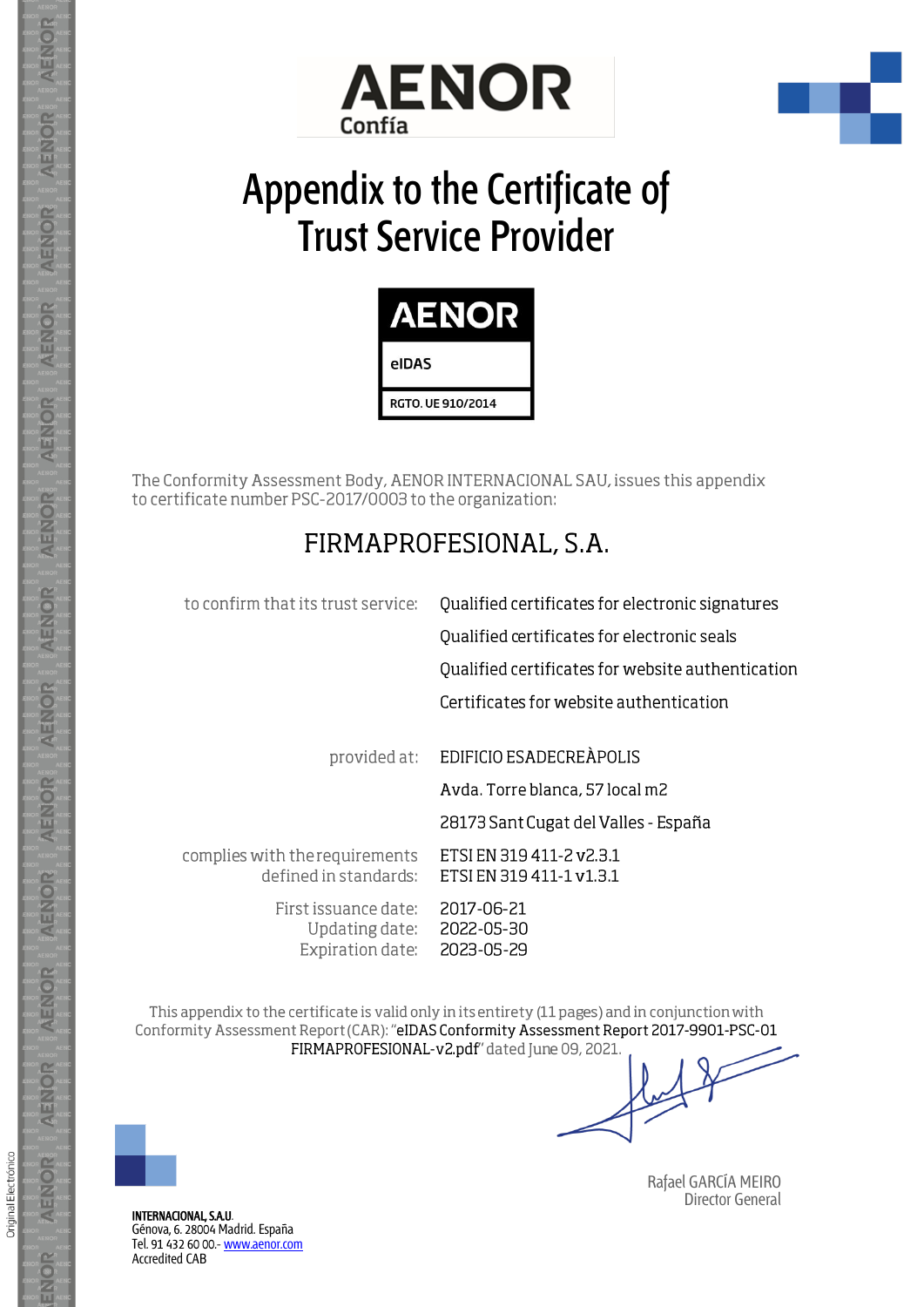

#### **Assessment criteria**

The assessment criteria are defined in standards ETSI EN 319 411-2 and ETSI EN 319 411-1:

- ETSI EN 319 411-2 v2.3.1 (2021-05): "Electronic Signatures and Infrastructures (ESI); Policy and security requirements for Trust Service Providers issuing certificates; Part 2: Requirements for trust service providers issuing EU qualified certificates", European Telecommunications Standards Institute
- ETSI EN 319 411-1 v1.3.1 (2021-05): "Electronic Signatures and Infrastructures (ESI); Policy and security requirements for Trust Service Providers issuing certificates; Part 1: General Requirements", European Telecommunications Standards Institute

The applicable ETSI Certification Policies are:

- ETSI EN 319 411-2 V2.3.1, QCP-n: Policy for EU qualified certificate issued to a natural person
- ETSI EN 319 411-2 V2.3.1, QCP-n-gscd: Policy for EU qualified certificate issued to a natural person where the private key and the related certificate reside on a QSCD
- ETSI EN 319 411-2 V2.3.1, QCP-l: Policy for EU qualified certificate issued to a legal person
- ETSI EN 319 411-2 V2.3.1, QCP-w; EVCP: Policy for EU qualified website certificate issued to a legal person and linking the website to that person
- ETSI EN 319 411-1 V1.3.1, OVCP: Organizational Validation Certificate Policy

#### **Audit period**

The Audit was carried out at the TSP sites in San Cugat (Spain) between April 26, 2022 and May 10, 2022.

The audit was carried out as a period audit and covered the period from the March 28, 2021 until March 27, 2022.

#### **Assessment scope**

The scope of the assessment includes the following CA certificates:

**Root CAs**

| INUUL LAJ                                                    |
|--------------------------------------------------------------|
| 1. Autoridad de Certificacion Firmaprofesional CIF A62634068 |
| 9. FIRMAPROFESIONAL CA ROOT-A WEB                            |
| 10. FIRMAPROFESIONAL CA ROOT-B GP                            |
| 11. FIRMAPROFESIONAL CA ROOT-C LATAM                         |
| <b>QCP-n Issuing CAs</b>                                     |
| 2. AC Firmaprofesional - AAPP                                |
| 3. AC Firmaprofesional - CUALIFICADOS                        |
| <b>QCP-n-gscd Issuing CAs</b>                                |
| 2. AC Firmaprofesional - AAPP                                |
| 3. AC Firmaprofesional - CUALIFICADOS                        |



Original Electrónico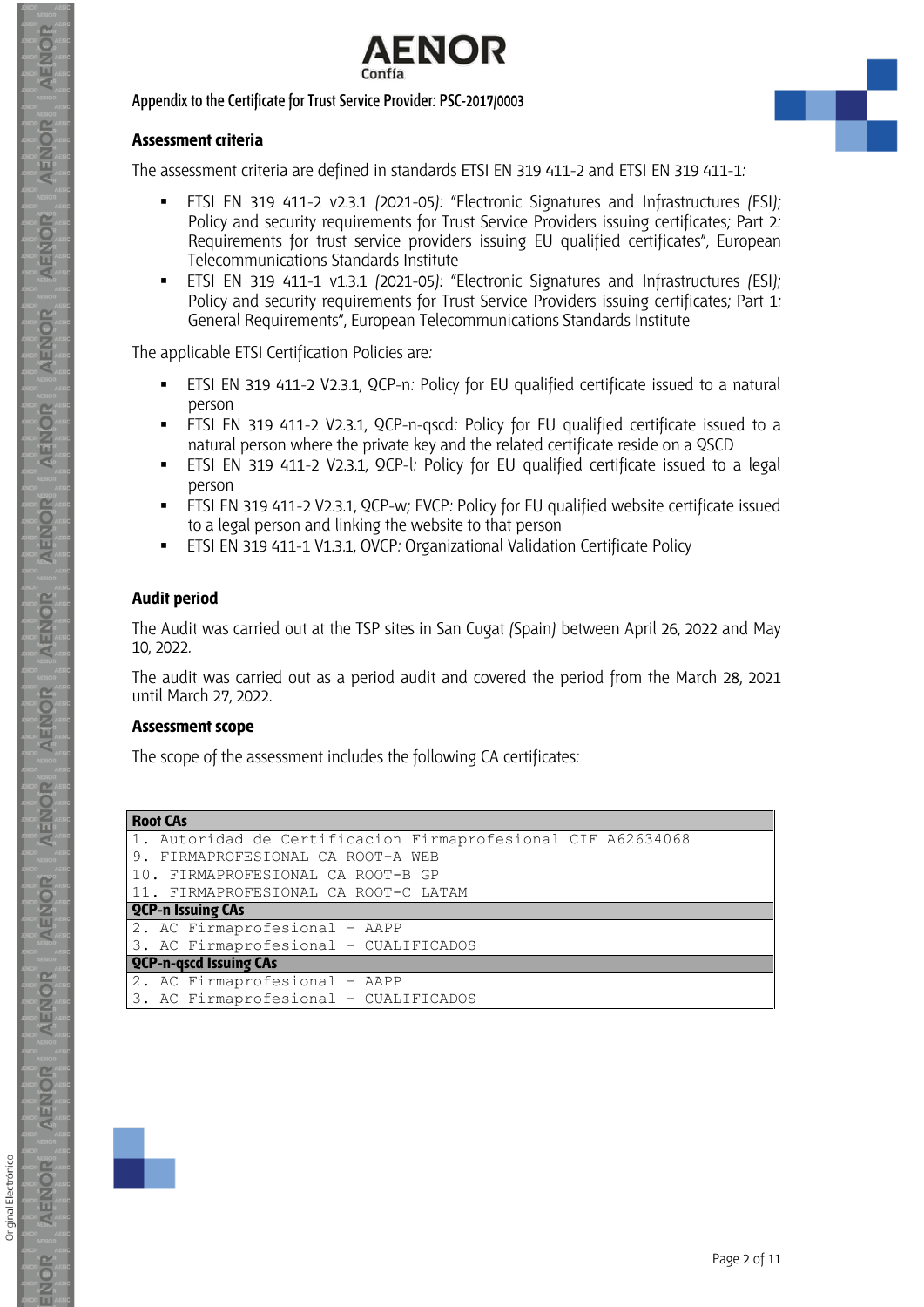

|  | <b>QCP-I Issuing CAs</b>                 |                                                |
|--|------------------------------------------|------------------------------------------------|
|  | 2. AC Firmaprofesional - AAPP            |                                                |
|  | 3. AC Firmaprofesional - CUALIFICADOS    |                                                |
|  | <b>QCP-I-gscd Issuing Cas</b>            |                                                |
|  | 2. AC Firmaprofesional - AAPP            |                                                |
|  | 3. AC Firmaprofesional - CUALIFICADOS    |                                                |
|  | <b>QCP-w; EVCP Issuing CAs</b>           |                                                |
|  | 5. AC Firmaprofesional - Secure Web 2020 |                                                |
|  | 6. AC Firmaprofesional - Secure Web 2021 |                                                |
|  | 8. AC Firmaprofesional - Secure Web 2022 |                                                |
|  | Timestamp Cas                            |                                                |
|  |                                          | 4. FIRMAPROFESIONAL CLOUD QUALIFIED TSU - 2020 |
|  | 7. AC Firmaprofesional - Timestamp 2021  |                                                |
|  | <b>OV SSL Issuing Cas</b>                |                                                |
|  | 5. AC Firmaprofesional - Secure Web 2020 |                                                |
|  | 6. AC Firmaprofesional - Secure Web 2021 |                                                |
|  | 8. AC Firmaprofesional - Secure Web 2022 |                                                |

#### \*See [Appendix A](#page-8-0)

Together with the Certificate Practice Statement (CPS) and Certificate Policies (CP):

- Certification Practices Statement (CPS) Firmaprofesional, S.A. Version 220413<br>■ Certification Policy Flectronic signatures certificates Version 220510
- Certification Policy Electronic signatures certificates Version 220510
- Certification Policy Electronic Seal Certificates Version 220216
- Certification Policy Website Authentication Certificates Version 210628
- **EXECT:** Service Policy QUALIFIED TIME-STAMPING AUTHORITY Version 211001

for the following *Object Identifier* (OID) of the certificates:

|                | 1.3.6.1.4.1.13177.10.1.1.1  | $\overline{\phantom{a}}$ | QCP-n-qscd (AC Firmaprofesional - CUALIFICADOS) |
|----------------|-----------------------------|--------------------------|-------------------------------------------------|
|                | 1.3.6.1.4.1.13177.10.1.1.2  | $\qquad \qquad -$        | QCP-n (AC Firmaprofesional - CUALIFICADOS)      |
| ٠              | 1.3.6.1.4.1.13177.10.1.1.3  | $\frac{1}{2}$            | QCP-n-qscd (AC Firmaprofesional - CUALIFICADOS) |
| ٠              | 1.3.6.1.4.1.13177.10.1.10.2 | $\overline{\phantom{a}}$ | QCP-I (AC Firmaprofesional - CUALIFICADOS)      |
| ٠              | 1.3.6.1.4.1.13177.10.1.11.1 | $\overline{\phantom{a}}$ | QCP-n-qscd (AC Firmaprofesional - CUALIFICADOS) |
| ٠              | 1.3.6.1.4.1.13177.10.1.11.2 | $\overline{\phantom{a}}$ | QCP-n (AC Firmaprofesional - CUALIFICADOS)      |
| ٠              | 1.3.6.1.4.1.13177.10.1.11.3 | $\overline{\phantom{a}}$ | QCP-n-qscd (AC Firmaprofesional - CUALIFICADOS) |
| ٠              | 1.3.6.1.4.1.13177.10.1.12.1 | $\overline{\phantom{a}}$ | QCP-n-qscd (AC Firmaprofesional - CUALIFICADOS) |
| ٠              | 1.3.6.1.4.1.13177.10.1.12.2 | $\overline{\phantom{a}}$ | QCP-n (AC Firmaprofesional - CUALIFICADOS)      |
| $\blacksquare$ | 1.3.6.1.4.1.13177.10.1.12.3 | $\overline{\phantom{a}}$ | QCP-n-qscd (AC Firmaprofesional - CUALIFICADOS) |
| ٠              | 1.3.6.1.4.1.13177.10.1.13.1 | $\overline{\phantom{a}}$ | QCP-n-qscd (AC Firmaprofesional - CUALIFICADOS) |
| ٠              | 1.3.6.1.4.1.13177.10.1.13.2 | $\frac{1}{2}$            | QCP-n (AC Firmaprofesional - CUALIFICADOS)      |
| ٠              | 1.3.6.1.4.1.13177.10.1.13.3 | $\frac{1}{2}$            | QCP-n-qscd (AC Firmaprofesional - CUALIFICADOS) |
| ٠              | 1.3.6.1.4.1.13177.10.1.14.2 | $\overline{\phantom{a}}$ | QCP-n (AC Firmaprofesional - CUALIFICADOS)      |
| ٠              | 1.3.6.1.4.1.13177.10.1.2.1  | $\overline{\phantom{a}}$ | QCP-n-qscd (AC Firmaprofesional - CUALIFICADOS) |
| ٠              | 1.3.6.1.4.1.13177.10.1.2.2  | $\overline{\phantom{a}}$ | QCP-n (AC Firmaprofesional - CUALIFICADOS)      |
| ٠              | 1.3.6.1.4.1.13177.10.1.2.3  | $\overline{\phantom{a}}$ | QCP-n-qscd (AC Firmaprofesional - CUALIFICADOS) |
| ٠              | 1.3.6.1.4.1.13177.10.1.21.1 | $\overline{\phantom{a}}$ | QCP-l-qscd (AC Firmaprofesional - CUALIFICADOS) |
|                | 1.3.6.1.4.1.13177.10.1.21.2 | $\overline{\phantom{a}}$ | QCP-I (AC Firmaprofesional - CUALIFICADOS)      |
|                | 1.3.6.1.4.1.13177.10.1.21.3 |                          | QCP-l-qscd (AC Firmaprofesional - CUALIFICADOS) |





Original Electrónico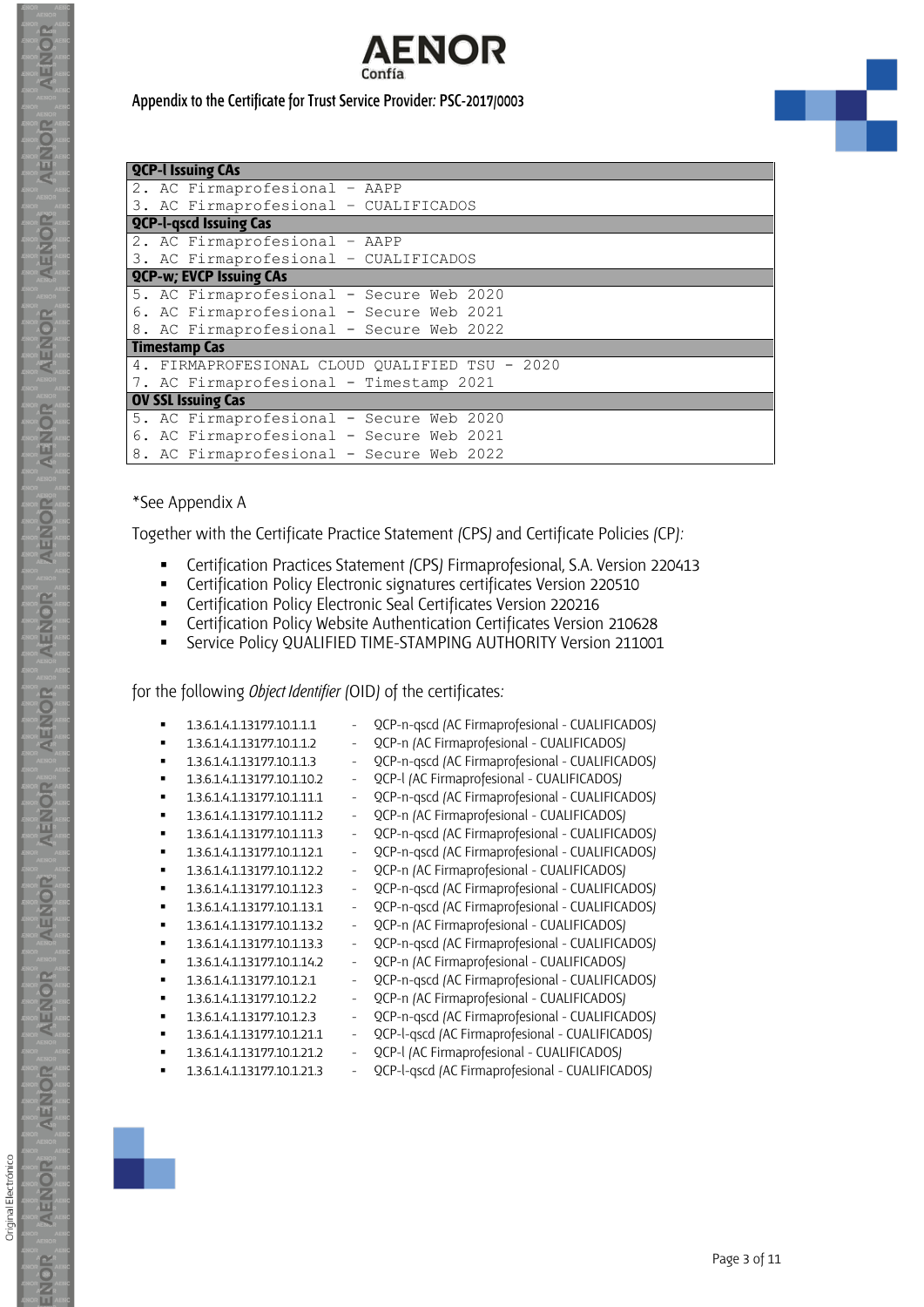



- 1.3.6.1.4.1.13177.10.1.22.1 QCP-n-qscd (AC Firmaprofesional CUALIFICADOS)
	- 1.3.6.1.4.1.13177.10.1.22.2 QCP-n (AC Firmaprofesional CUALIFICADOS)
	- 1.3.6.1.4.1.13177.10.1.22.3 QCP-n-qscd (AC Firmaprofesional CUALIFICADOS)
	- 1.3.6.1.4.1.13177.10.1.23.2 QCP-n (AC Firmaprofesional CUALIFICADOS)
	- 1.3.6.1.4.1.13177.10.1.40.2 QCP-n (AC Firmaprofesional CUALIFICADOS)
	- 1.3.6.1.4.1.13177.10.1.20.2 QCP-w (AC Firmaprofesional Secure Web 2021)
	- 1.3.6.1.4.1.13177.10.1.3.1 OVCP (AC Firmaprofesional Secure Web 2021)
	- 1.3.6.1.4.1.13177.10.1.3.10 QCP-w (PSD2) (AC Firmaprofesional Secure Web 2021)
	- 1.3.6.1.4.1.13177.10.1.20.1 QCP-w (AC Firmaprofesional Secure Web 2022)
- 1.3.6.1.4.1.13177.10.1.20.2 QCP-w (AC Firmaprofesional Secure Web 2022)
	- 1.3.6.1.4.1.13177.10.1.3.1 OVCP (AC Firmaprofesional Secure Web 2022)
		-
- 
- 1.3.6.1.4.1.13177.10.1.3.10 QCP-w (PSD2) (AC Firmaprofesional Secure Web 2022)

#### **Assessment results**

In our opinion, based on the Audit work for the Audit period, the assessment scope complies in all material aspects with the assessment criteria mentioned above with the exceptions noted in the following section. This appendix to the certificate is subject to a comprehensive follow-up Audit prior to April 2023.

This report does not include any representation as to the quality of the Trust Service Provider services beyond the assessment criteria covered, nor the suitability of any of Trust Service Provider services for any customer's intended purpose.

#### **Summary of the Audit requirements**

The ETSI specification contains the following:

5.1 General requirements

**Compliance** 

# 5.2 Certification Practice Statement requirements

Compliance

# 5.3 Certificate Policy name and identification

**Compliance** 

5.4 PKI participants

**Compliance** 

# 6.1 Publication and repository responsibilities

Compliance

Original Electrónico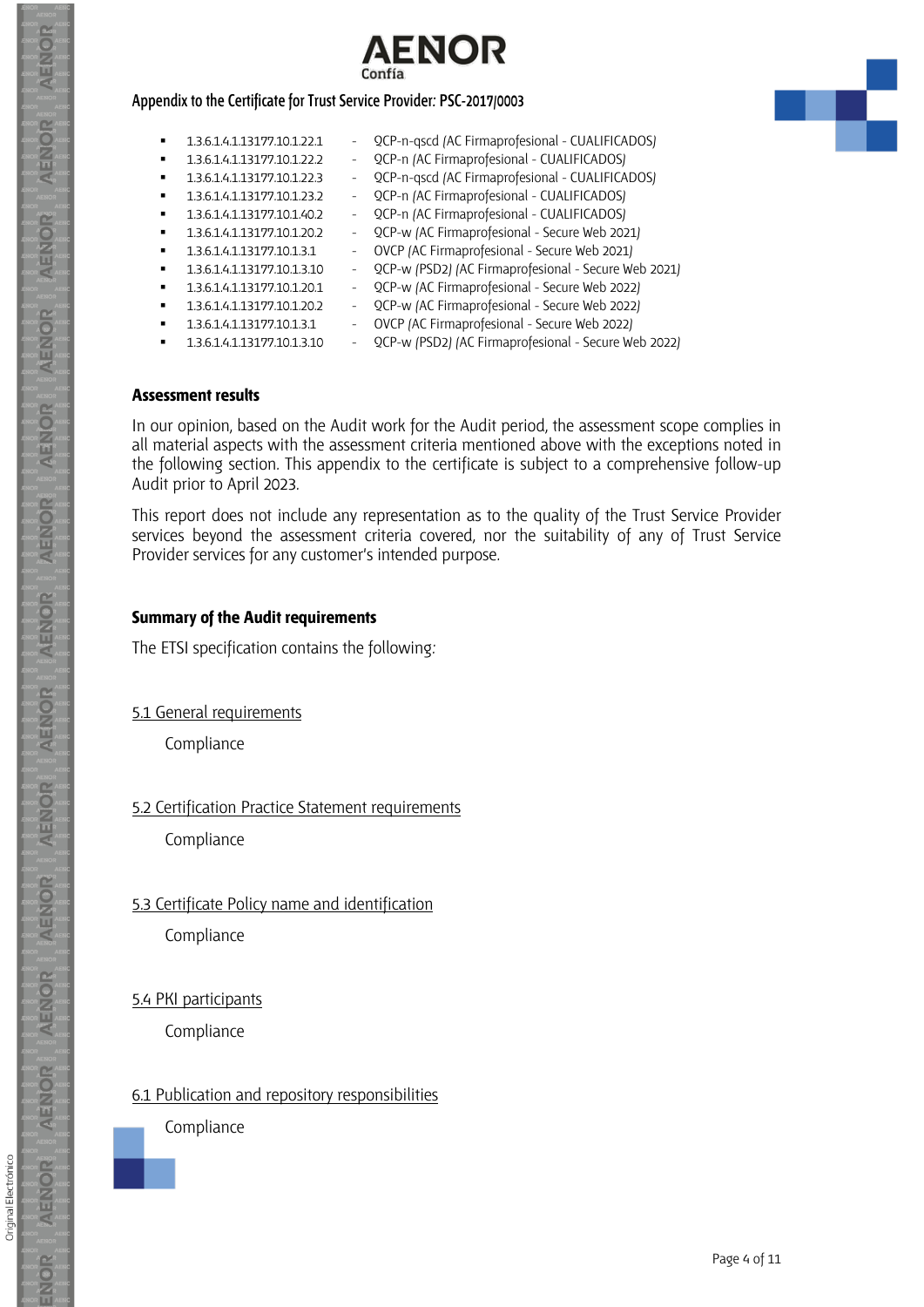

#### 6.2 Identification and authentication

Compliance

#### 6.3 Certificate Life-Cycle operational requirements

Compliance with findings.

#1 The TSP supports multiple methods (CRL and OCSP) to provide revocation status. However, delays in updating the status information between both methods exist, but the TSP has not documented in its CPS the origin of such delays and how to interpret the results in case of differences.

#### 6.4 Facility, management, and operational controls

Compliance with findings.

#2 The media management procedures of the TSP do not include controls against obsolescence and deterioration of media within the period of time that records are required to be retained.

#### 6.5 Technical security controls

Compliance

#### 6.6 Certificate, CRL, and OCSP profiles

Compliance with findings.

#3 The certificates analyzed are aligned with the RFC 5280 standard as well as with the ETSI EN 319 412 series with the following exceptions:

- 1.3.6.1.4.1.13177.10.1.2.2 (QCP-n): One certificate of the sample has been detected whose *subject:title* field is larger than the size allowed by RFC 5280.
- 1.3.6.1.4.1.13177.10.1.1.1 (QCP-n-qscd), 1.3.6.1.4.1.13177.10.1.1.2 (QCP-n),<br>1.3.6.1.4.1.13177.10.1.10.2 (QCP-l), 1.3.6.1.4.1.13177.10.1.2.1 (QCP-n-qscd), 1.3.6.1.4.1.13177.10.1.2.1 1.3.6.1.4.1.13177.10.1.2.2 (QCP-n): Some certificates of the sample have been detected whose *subject:stateorProvince* field contains values that do not exactly correspond to the name of the provinces.
- 1.3.6.1.4.1.13177.10.1.20.2 (QCP-w): Two certificates have been detected whose *subject:serialNumber* does not match the registration number as it appears in the official records.

#### 6.7 Compliance audit and other assessment

Compliance.

#### 6.8 Other business and legal matters

Compliance.



**AENOR** 

AENOR

AENOR

**AENOR** 

AENIOR

AENOR

**AENOR** 

AENOR

AENOR

**AENOR** 

**AENOR** 

AENOR

**AENOR** 

ENOR

Original Electrónico

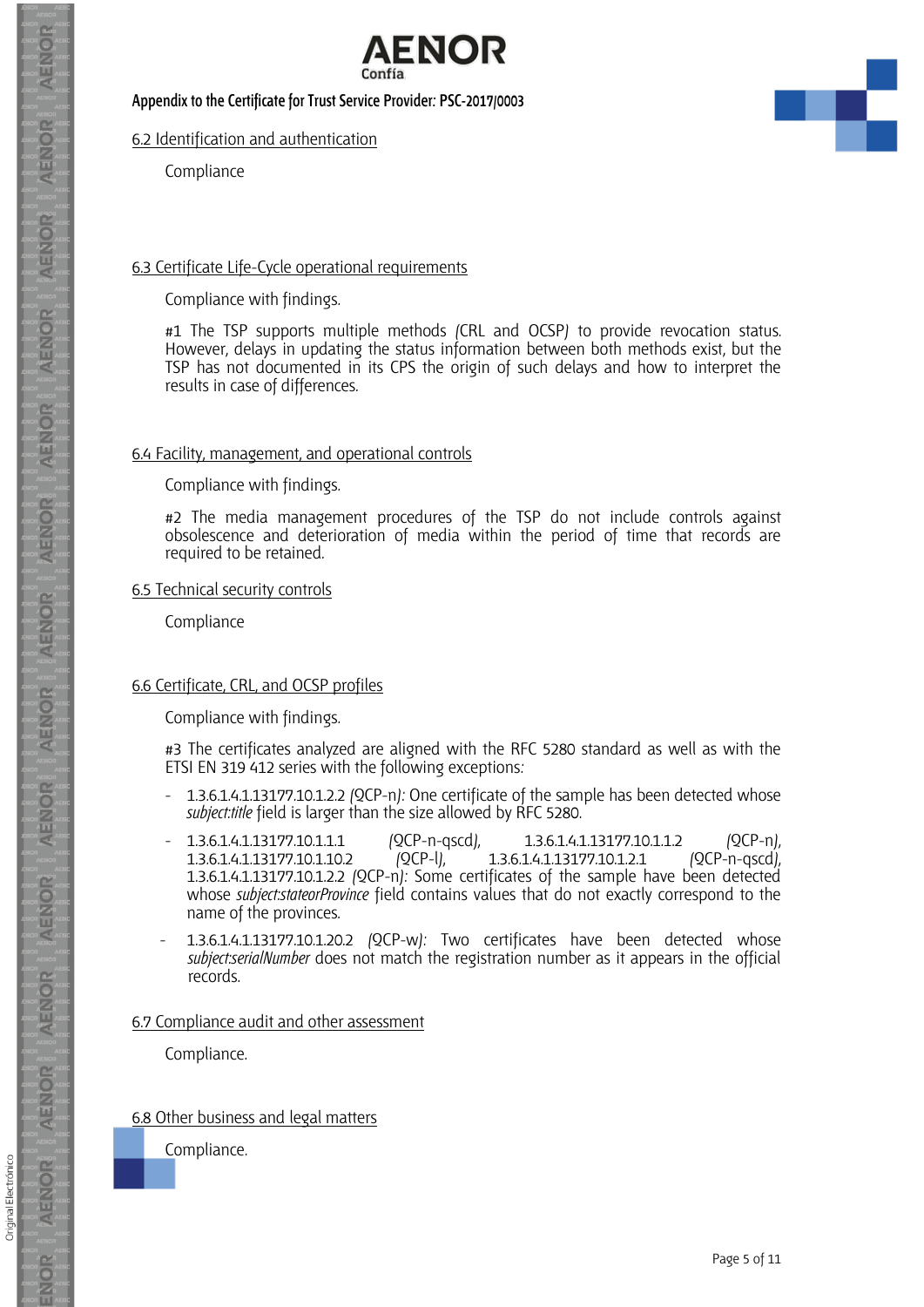

6.9 Other provisions

Compliance.

#### 7.1 Certificate policy management

Compliance.

7.2 Additional requirements

Compliance.

All the minor non-conformities have been scheduled to be addressed in the corrective action plan of the Trust Service Provider.

No critical non-conformities were identified.

#### **Other Matters**

Without modifying our opinion, we noted the following TSP incidents documented in a public repository:

| <b>Matter topic</b>                                      | <b>Matter description</b>                                 | <b>Status</b>                   |
|----------------------------------------------------------|-----------------------------------------------------------|---------------------------------|
| https://bugzilla.mozilla.org/sh<br>ow_bug.cgi?id=1717790 | Firmaprofesional: 2021 Audit Report Finding 1<br>out of 3 | <b>RESOLVED</b><br><b>FIXFD</b> |
| https://bugzilla.mozilla.org/sh<br>ow_bug.cgi?id=1717791 | Firmaprofesional: 2021 Audit Report Finding 2<br>out of 3 | RESOLVED<br><b>FIXFD</b>        |



Original Electrónico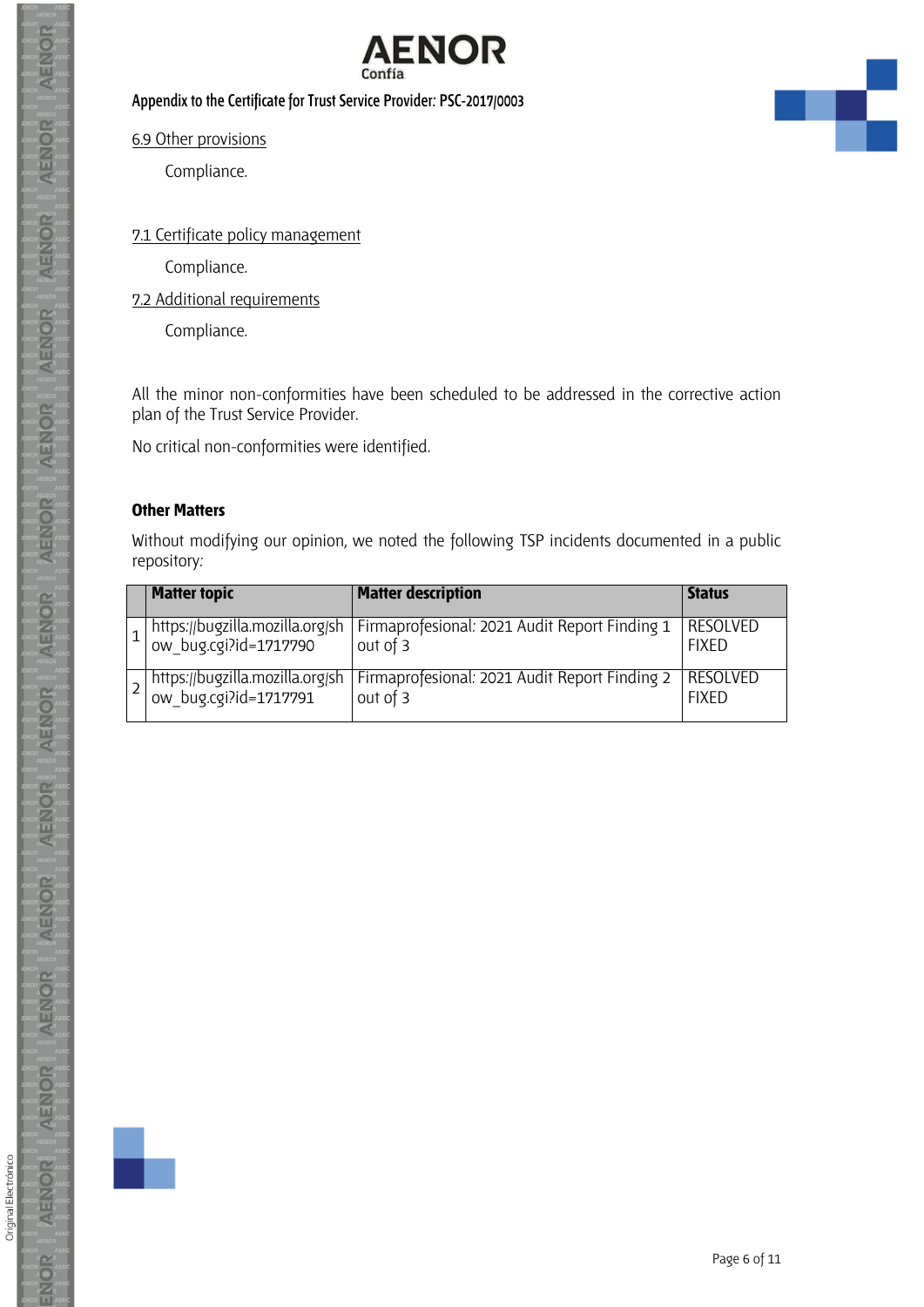



|  | https://bugzilla.mozilla.org/sh<br>  ow_bug.cgi?id=1700145 | Firmaprofesional: incorrect reserved CA/B<br>Forum OIDs in certificates | <b>RESOLVED</b><br><b>FIXED</b> |
|--|------------------------------------------------------------|-------------------------------------------------------------------------|---------------------------------|

#### **Identification and qualification of the audit team:**

- Number of team members: 1 Lead auditor and 1 auditor
- The Audit Team did not relied on any third-party specialists or affiliate audit firms
- Academic qualifications of team members:
	- All team members have formal academic qualifications or professional training or extensive experience indicating general capability to carry out audits based on the knowledge given below and at least four years full time practical workplace experience in information technology, of which at least two years have been in a role or function relating to relevant trust services, public key infrastructure, information security including risk assessment/management, network security and physical security.
- Additional competences of team members:
	- All team members have knowledge of
		- 1) audit principles, practices and techniques in the field of CA/TSP audits gained in a training course of at least five days;
		- 2) the issues related to various areas of trust services, public key infrastructure, information security including risk assessment/management, network security and physical security;
		- 3) the applicable standards, publicly available specifications and regulatory requirements for CA/TSPs and other relevant publicly available specifications including standards for IT product evaluation; and
		- 4) the Conformity Assessment Body's processes.

Furthermore, all team members have language skills appropriate for all organizational levels within the CA/TSP organization; note-taking, report-writing, presentation, and interviewing skills; and relevant personal attributes: objective, mature, discerning, analytical, persistent and realistic.

Professional training of team members:

See "Additional competences of team members" above. Apart from that are all team members trained to demonstrate adequate competence in:

- a) knowledge of the CA/TSP standards and other relevant publicly available specifications;
- b) understanding functioning of trust services and information security including network security issues;
- c) understanding of risk assessment and risk management from the business perspective;
- d) technical knowledge of the activity to be audited;
- e) general knowledge of regulatory requirements relevant to TSPs; and
- f) knowledge of security policies and controls.

AENIOR

**AENOR**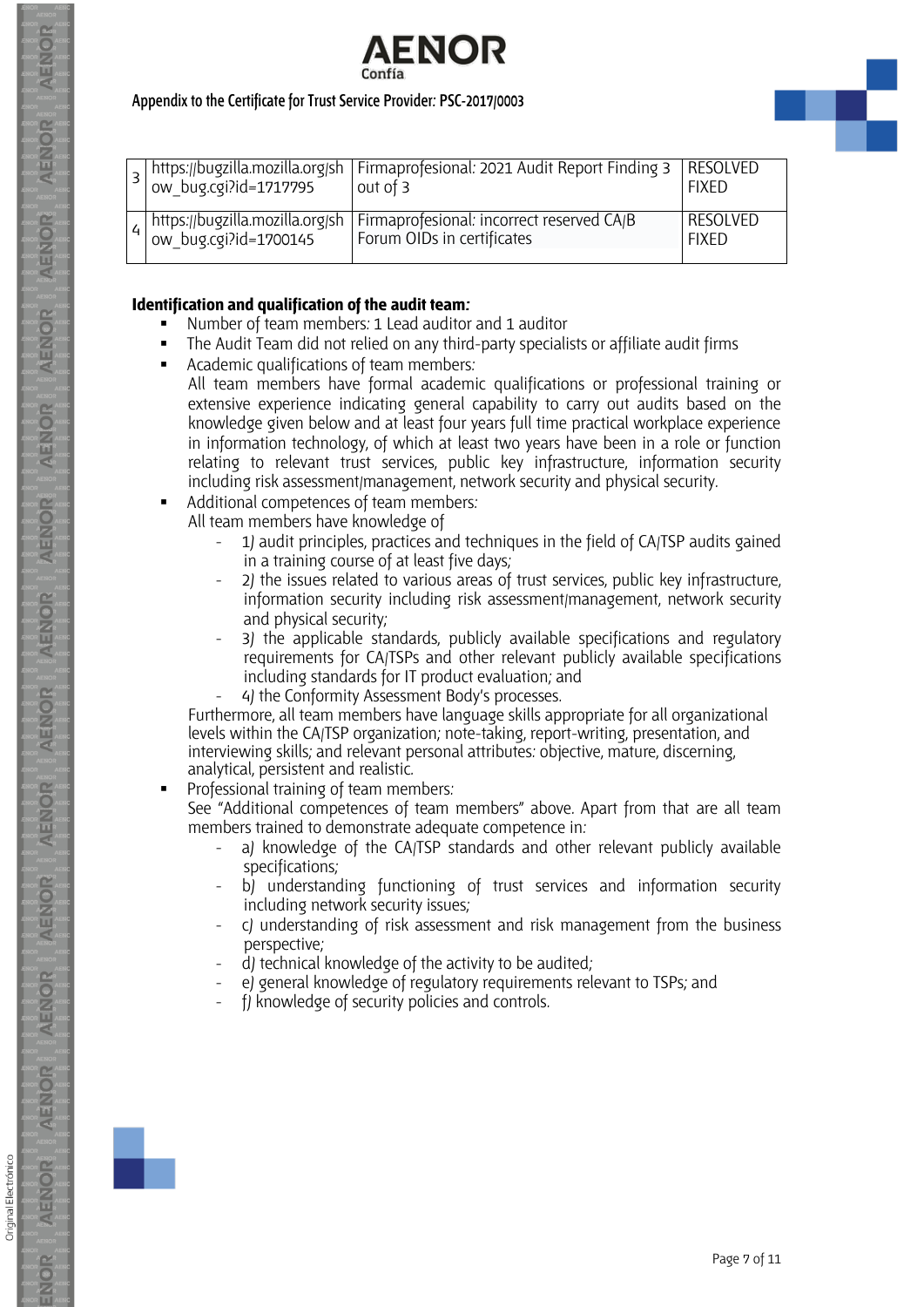



▪ Types of professional experience and practical audit experience:

The CAB ensures, that its personnel performing audits maintains competence on the basis of appropriate education, training or experience; that all relevant experience is current and prior to assuming responsibility for performing as an auditor, the candidate has gained experience in the entire process of CA/TSP auditing.

This experience shall have been gained by participating under supervision of lead auditors in a minimum of four TSP audits for a total of at least 20 days, including documentation review, on-site audit and audit reporting.

- Additional qualification and experience Lead Auditor: On top of what is required for team members (see above), the Lead Auditor
	- a) has acted as auditor in at least three complete TSP audits;
	- b) has adequate knowledge and attributes to manage the audit process; and
		- c) has the competence to communicate effectively, both orally and in writing.
- Special skills or qualifications employed throughout audit: none.
- Special Credentials, Designations, or Certifications: All members are qualified and registered assessors within the accredited CAB.
- The Audit Team are bound by professional standards to render a Code of Conduct including independent statement as of Annex A of ETSI EN 319 403 and/or ETSI EN 319 403-1.

#### **Identification and qualification of the reviewer performing audit quality management:**

- Number of Reviewers/Audit Quality Managers involved independent from the audit team: 1
- The reviewer fulfils the requirements as described for the Lead Auditor above and has acted as an auditor in at least three complete CA/TSP audits.



Original Electrónico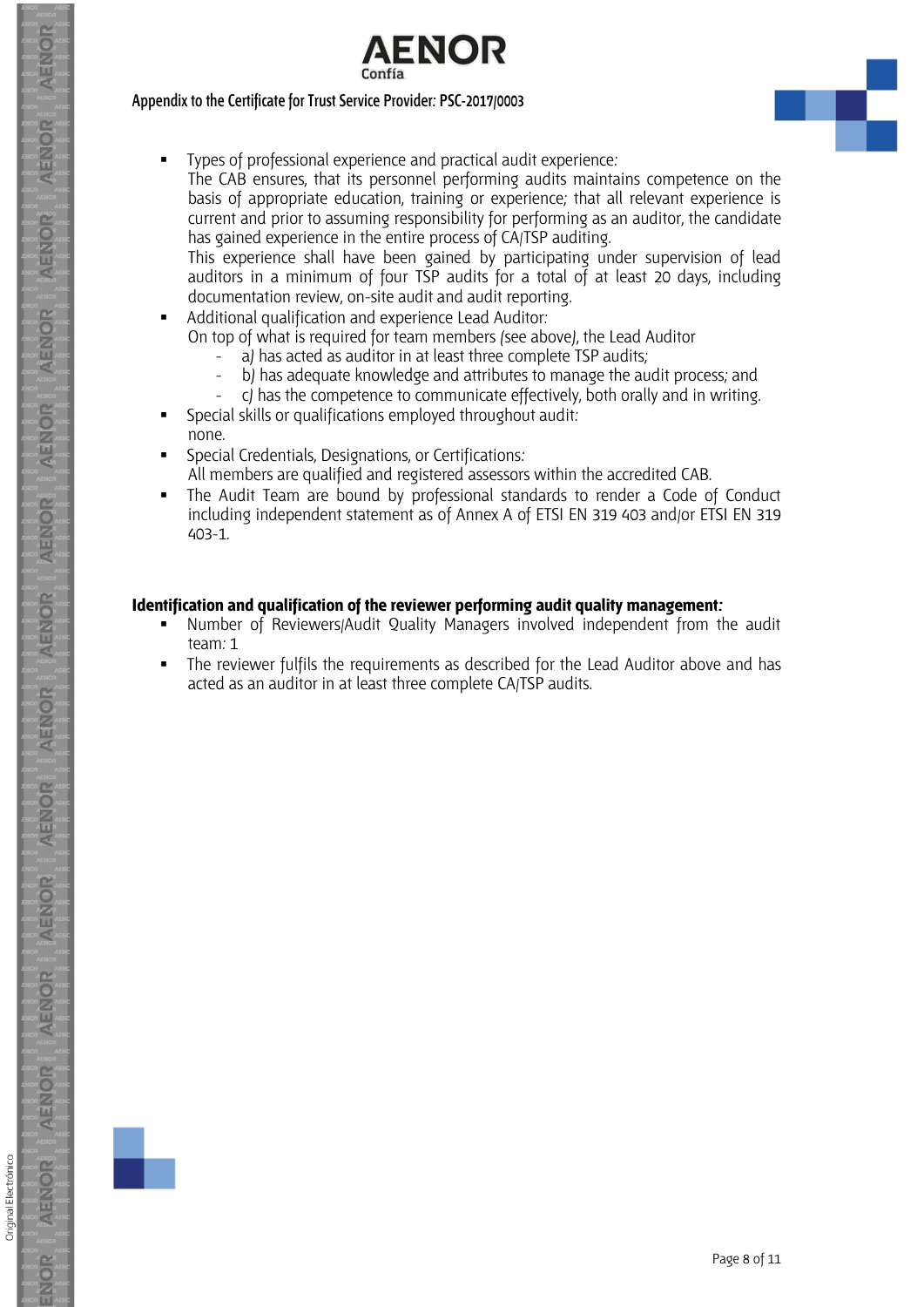

# **Appendix A: Identifying Information for in Scope CAs**

| CA#          | Cert           | Subject                                                                                                                                                                 | Issuer                                                                      | serialNumber     | notBefore                      | NotAfter                       | SHA256 Fingerprint                                               |
|--------------|----------------|-------------------------------------------------------------------------------------------------------------------------------------------------------------------------|-----------------------------------------------------------------------------|------------------|--------------------------------|--------------------------------|------------------------------------------------------------------|
| <sup>1</sup> | $\overline{1}$ | CN=Autoridad de<br>Certificacion<br>Firmaprofesional CIF<br>A62634068, C=ES                                                                                             | CN=Autoridad de<br>Certificacion<br>Firmaprofesional CIF<br>A62634068, C=ES | 53EC3BEEFBB2485F | May 20<br>08:38:15<br>2009 GMT | Dec 31<br>08:38:15<br>2030 GMT | 04048028BF1F2864D48F9AD4D83294366A828856553F3B14303F90147F5D40EF |
| <sup>1</sup> | $\overline{2}$ | CN=Autoridad de<br>Certificacion<br>Firmaprofesional CIF<br>A62634068, C=ES                                                                                             | CN=Autoridad de<br>Certificacion<br>Firmaprofesional CIF<br>A62634068, C=ES | 1B70E9D2FFAE6C71 | Sep 23<br>15:22:07<br>2014 GMT | May 5<br>15:22:07<br>2036 GMT  | 57DE0583EFD2B26E0361DA99DA9DF4648DEF7EE8441C3B728AFA9BCDE0F9B26A |
| 2            | $\overline{1}$ | CN=AC Firmaprofesional<br>$-$ AAPP,<br>serialNumber=A62634068.<br>OU=Certificados<br>Digitales para la<br>Administracion Publica,<br>O=Firmaprofesional SA,<br>$C = ES$ | CN=Autoridad de<br>Certificacion<br>Firmaprofesional CIF<br>A62634068, C=ES | 595DA21F118BE958 | Jul 7<br>09:35:43<br>2010 GMT  | Jul 7<br>09:35:43<br>2022 GMT  | 83F6F017C2536D7454B7B9848674F3640129CF555DD07D83D362A17C81B7525F |
| 2            | $\overline{c}$ | CN=AC Firmaprofesional<br>$-$ AAPP.<br>serialNumber=A62634068.<br>OU=Certificados<br>Digitales para la<br>Administracion Publica,<br>O=Firmaprofesional SA,<br>$C = ES$ | CN=Autoridad de<br>Certificacion<br>Firmaprofesional CIF<br>A62634068, C=ES | 6D8B9870CB55BE3A | Oct 25<br>15:08:03<br>2016 GMT | Jul 7<br>08:35:43<br>2022 GMT  | 6365B25E9299B5F382EB0066850629088EBCD9BCB398F28622107603C3C1C27E |
| 3            | $\overline{1}$ | CN=AC Firmaprofesional<br>- CUALIFICADOS,<br>serialNumber=A62634068,<br>OU=Certificados<br>Cualificados,<br>O=Firmaprofesional<br>$S.A., C=ES$                          | CN=Autoridad de<br>Certificacion<br>Firmaprofesional CIF<br>A62634068, C=ES | 0D0366455E6E29D4 | Sep 18<br>10:00:54<br>2014 GMT | Dec 31<br>04:02:55<br>2030 GMT | 2B75CC4F36759CFC4C6637B1E0E54359457DB57E74DE4D2DC5D02CDDFF2960CF |
| $\mathbf{3}$ | $\overline{2}$ | CN=AC Firmaprofesional<br>- CUALIFICADOS,<br>serialNumber=A62634068,<br>OU=Certificados<br>Cualificados,<br>O=Firmaprofesional<br>$S.A., C=ES$                          | CN=Autoridad de<br>Certificacion<br>Firmaprofesional CIF<br>A62634068, C=ES | 7DB68BA268505737 | Dec 14<br>10:13:23<br>2018 GMT | Dec 31<br>04:02:00<br>2030 GMT | 4CCF17C0C8C1C10D5876EC5E3280FE8D134DF36AEDD8444289B990BC3741E74F |

 $R_{\text{max}}$ 

AENOR

 $R = \frac{1}{\sqrt{N}}$ 

 $\mathbf{A}^{\mathsf{B}}_{\mathsf{B}}\mathbf{N}^{\mathsf{B}}_{\mathsf{B}}\mathbf{N}^{\mathsf{B}}_{\mathsf{B}}\mathbf{N}^{\mathsf{B}}_{\mathsf{B}}$ 

AENOR<br>
A**DAR**<br>
R<br>
AMPRA<br>
R<br>
A

<span id="page-8-0"></span>

R<br>R<br>R<br>R<br>R<br>AENOR

 $R = \frac{R}{R}$ 

AENOR<br>
R<br>
A<br>
R<br>
A<br>
B<br>
A<br>
A<br>
A<br>
A<br>
A<br>
A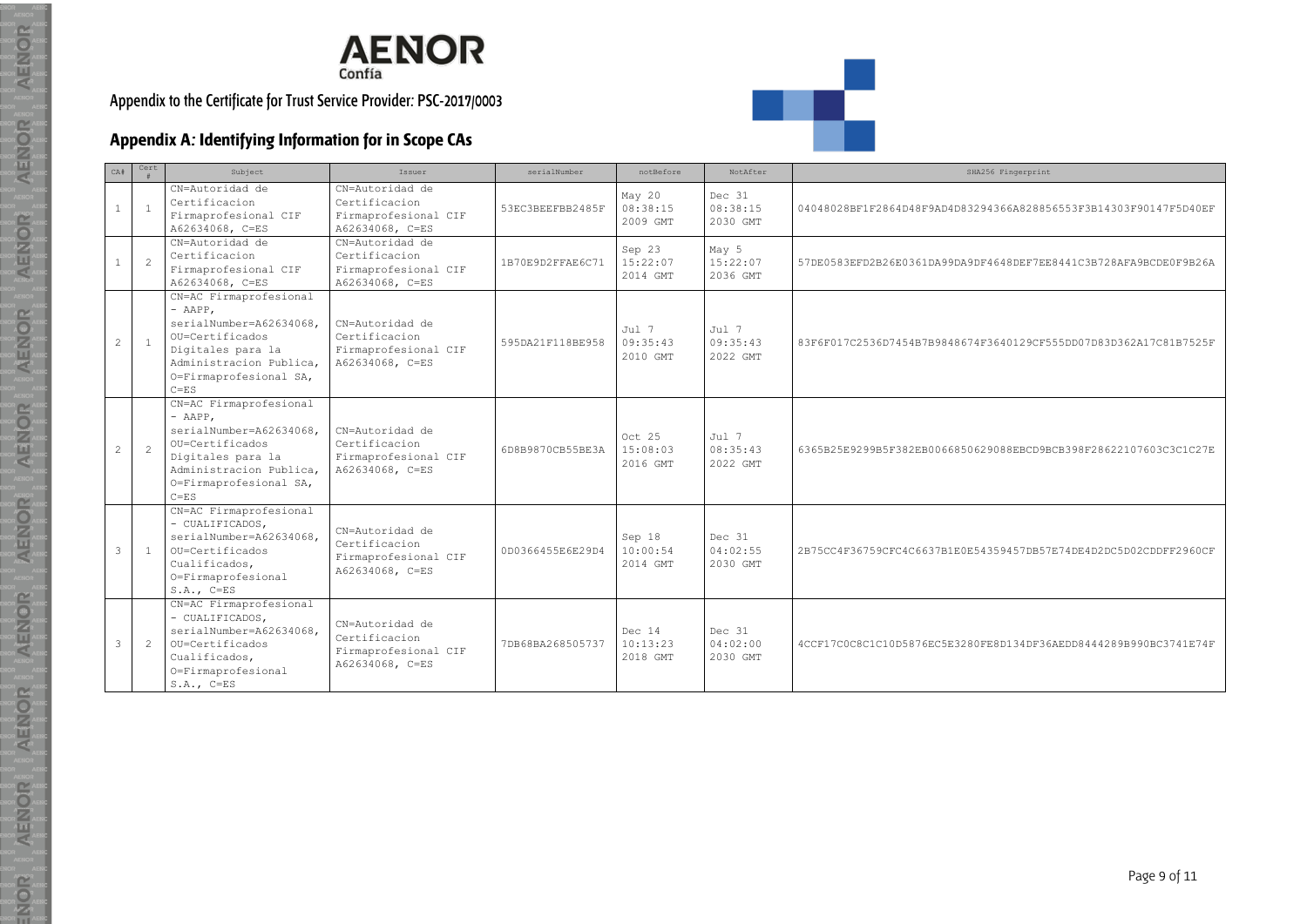

 $R_{\text{A}}$ 

AENOR

 $R = \frac{1}{\sqrt{N}}$ 

AENOR<br>
R<br>
R<br>
R<br>
R<br>
A<br>
R<br>
A<br>
R<br>
A<br>
R<br>
A<br>
R<br>
A<br>
R<br>
A<br>
R

AENOR<br>
AENOR<br>
ATTAR<br>
ATTAR<br>
ATTAR<br>
ATTAR<br>
ATTAR<br>
ATTAR

R<br>R<br>A<br>R<br>R<br>R<br>R<br>AENOR<br>R<br>AENOR

 $R = \frac{R}{R}$ 

AENOR<br>
ARTICLE

| CA#            | Cert           | Subject                                                                                                                                                    | Issuer                                                                                                                                         | serialNumber                         | notBefore                      | NotAfter                       | SHA256 Fingerprint                                               |
|----------------|----------------|------------------------------------------------------------------------------------------------------------------------------------------------------------|------------------------------------------------------------------------------------------------------------------------------------------------|--------------------------------------|--------------------------------|--------------------------------|------------------------------------------------------------------|
| $\overline{4}$ | <sup>1</sup>   | CN=FIRMAPROFESIONAL<br>CLOUD QUALIFIED TSU -<br>2020.<br>organizationIdentifier=<br>VATES-A62634068,<br>O=Firmaprofesional<br>$S.A., C=ES$                 | CN=AC Firmaprofesional<br>- CUALIFICADOS,<br>serialNumber=A62634068,<br>OU=Certificados<br>Cualificados,<br>O=Firmaprofesional<br>$S.A., C=ES$ | 487CC77AACC40A8C<br>693F98D4F217071D | Aug 6<br>11:39:33<br>2020 GMT  | Aug 5<br>11:39:33<br>2026 GMT  | E9F0943DFC4D493339628A183B1F8909B4FDB87BC1D91B0CBCD17BF3833C2022 |
| 5              | $\overline{1}$ | CN=AC Firmaprofesional<br>- Secure Web 2020,<br>OU=Security Services,<br>organizationIdentifier=<br>VATES-A62634068,<br>O=Firmaprofesional<br>$S.A., C=ES$ | CN=Autoridad de<br>Certificacion<br>Firmaprofesional CIF<br>A62634068, C=ES                                                                    | 6474C93E2174F270<br>F772BB118E18D288 | Jul 30<br>08:58:14<br>2020 GMT | Jul 30<br>08:58:14<br>2023 GMT | 933B80F7B97255DF5CF1D95A123E901722DDB30B481AF3AA83548201119ED303 |
| 6              | $\overline{1}$ | CN=AC Firmaprofesional<br>- Secure Web 2021,<br>OU=Security Services,<br>organizationIdentifier=<br>VATES-A62634068,<br>O=Firmaprofesional<br>$S.A., C=ES$ | CN=Autoridad de<br>Certificacion<br>Firmaprofesional CIF<br>A62634068, C=ES                                                                    | 59669E4F7B82FCF9<br>AB8F563841B39A30 | Mar 5<br>10:43:35<br>2021 GMT  | Mar 4<br>10:43:35<br>2024 GMT  | 59228535D114E8D29F9B92D422518BC63DDCB57097428D8CC98777D907C6EEFE |
| $\overline{7}$ | $\overline{1}$ | CN=AC Firmaprofesional<br>- Timestamp 2021,<br>OU=Security Services,<br>organizationIdentifier=<br>VATES-A62634068,<br>O=Firmaprofesional<br>$S.A., C=ES$  | CN=Autoridad de<br>Certificacion<br>Firmaprofesional CIF<br>A62634068, C=ES                                                                    | 08A9744596640672<br>CDD227C2621607C4 | Apr 13<br>09:32:20<br>2021 GMT | Dec 31<br>04:02:00<br>2030 GMT | 75B14D4D63806F30F538060F2EB65C1365BFC0CD7F3ECDC6C0070218B6E46759 |
| 8              | $\overline{1}$ | CN=AC Firmaprofesional<br>- Secure Web 2022,<br>OU=Security Services,<br>organizationIdentifier=<br>VATES-A62634068,<br>O=Firmaprofesional<br>$S.A., C=ES$ | CN=Autoridad de<br>Certificacion<br>Firmaprofesional CIF<br>A62634068, C=ES                                                                    | 1C436FBBAE92EA46<br>D601752112393532 | Mar 4<br>11:03:58<br>2022 GMT  | Mar 3<br>11:03:58<br>2025 GMT  | C068D776784255772BBC6AE9F70A536A410AD688A50DDEAFBF66BCC5254796F6 |
| $\circ$        | $\overline{1}$ | CN=FIRMAPROFESIONAL CA<br>ROOT-A WEB,<br>organizationIdentifier=<br>VATES-A62634068,<br>O=Firmaprofesional SA,<br>$C = F.S$                                | CN=FIRMAPROFESIONAL CA<br>ROOT-A WEB.<br>organizationIdentifier=<br>VATES-A62634068,<br>O=Firmaprofesional SA,<br>$C = ES$                     | 319721EDAF89427F<br>354187A167564C6D | Apr 6<br>09:01:36<br>2022 GMT  | Mar 31<br>09:01:36<br>2047 GMT | BEF256DAF26E9C69BDEC1602359798F3CAF71821A03E018257C53C65617F3D4A |

.

 $\Box$